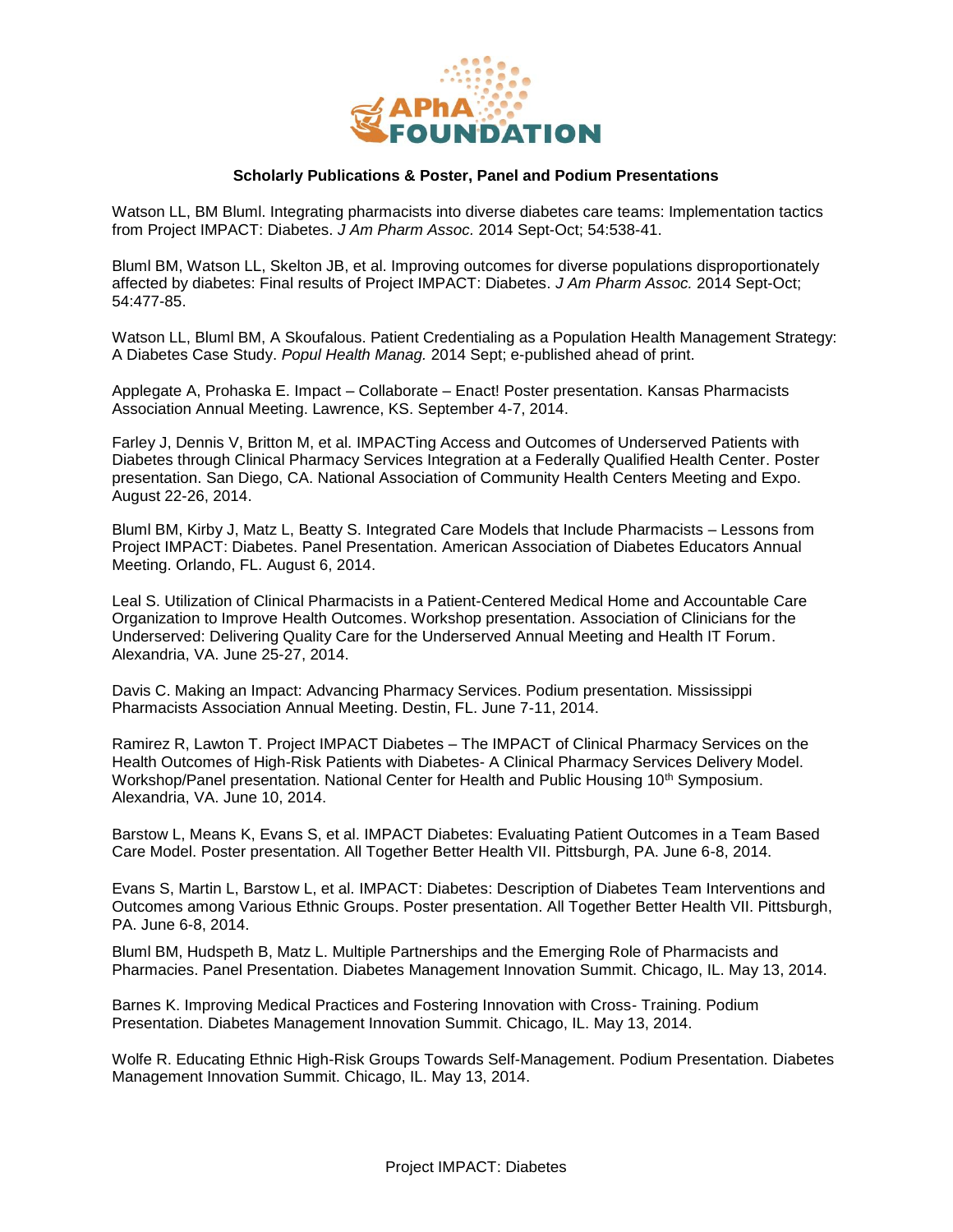

Matz L. Project IMPACT: Diabetes Central Ohio Diabetes Association. Poster presentation. Ohio Osteopathic Symposium. Columbus, OH. April 24-27, 2014.

Sias J, Castrellon J, Lucero A, et al. Project IMPACT Diabetes: Making Healthy Connections in a U.S.– Mexico Border Community Health Center. Poster Presentation. American Pharmacists Association Annual Meeting. Orlando, FL. March 29-31, 2014.

Stevens L, Goode J, Gatewood S, et al. Project IMPACT Diabetes: Outcomes of Diabetes Awareness to Reach Excellence— Making a Difference in the Homeless. Poster Presentation. American Pharmacists Association Annual Meeting. Orlando, FL. March 29-31, 2014.

Goode J, Gatewood S, Moczygemba L, et al. Project IMPACT: Diabetes: Patient Self-Management Knowledge of Diabetes after Participation in Diabetes Awareness to Reach Excellence – Making a Difference in the Homeless. Poster Presentation. American Pharmacists Association Annual Meeting. Orlando, Fl. March 29-31, 2014.

Millage C. 340B Savings Equals Improved Patient Care. Panel presentation. 10th Annual 340B Coalition Winter Conference. San Diego, CA. February 5-7, 2014.

Dail MD, Graham SK, Mayer SD. Project IMPACT: Diabetes - CrossOver Ministry, Goochland Free Clinic, VCU School of Pharmacy. Virginia Association of Free and Charitable Clinics Annual Meeting. Roanoke, VA. November 17, 2013.

Bluml BM. "Project IMPACT: Diabetes" Care Model Improves Health Outcomes in Underserved Populations in 25 Communities with a High Incidence of Diabetes. *Am Health Drug Benefits*. 2013 Nov-Dec; 6(9): 560-561.

Mayer S, Murchie M, Mawyer T, et al. Impact Diabetes: Developing a Team-Based Model of Care for Uninsured Free Clinic Patients to Improve Diabetes Outcomes. Poster presentation. American Diabetes Association 6th Annual Disparities Partnership Forum. Crystal City, VA. October 21-22, 2013.

Davis C, Bloodworth L, Ross LA, et al. Outcomes From The Implementation Of A Collaborative Care Model Utilizing Pharmacist-Delivered Medication Therapy Management (MTM) In An Underserved Area. Poster presentation. American Diabetes Association 6th Annual Disparities Partnership Forum. Crystal City, VA. October 21-22, 2013.

Stevens L. Outcomes Of Diabetes Awareness To Reach Excellence (DARE): Making A Difference In The Homeless. Poster presentation. American Diabetes Association 6<sup>th</sup> Annual Disparities Partnership Forum. Crystal City, VA. October 21-22, 2013.

Goode JV. Patient Self-Management Knowledge of Diabetes after Participation in Diabetes Awareness to Reach Excellence (DARE): Making a Difference in the Homeless. Poster presentation. American Diabetes Association 6<sup>th</sup> Annual Disparities Partnership Forum. Crystal City, VA. October 21-22, 2013.

Ramirez R, Lawson T. The IMPACT Of Clinical Pharmacy Services On The Health Outcomes Of High-Risk Patients With Diabetes. Poster presentation. American Diabetes Association 6th Annual Disparities Partnership Forum. Crystal City, VA. October 21-22, 2013.

Dennis V. Improving Access and Impacting Outcomes of Underserved Patients with Diabetes through Clinical Pharmacy Services Integration at a Federally Qualified Health Center. Poster presentation. American Diabetes Association 6th Annual Disparities Partnership Forum. Crystal City, VA. October 21- 22, 2013.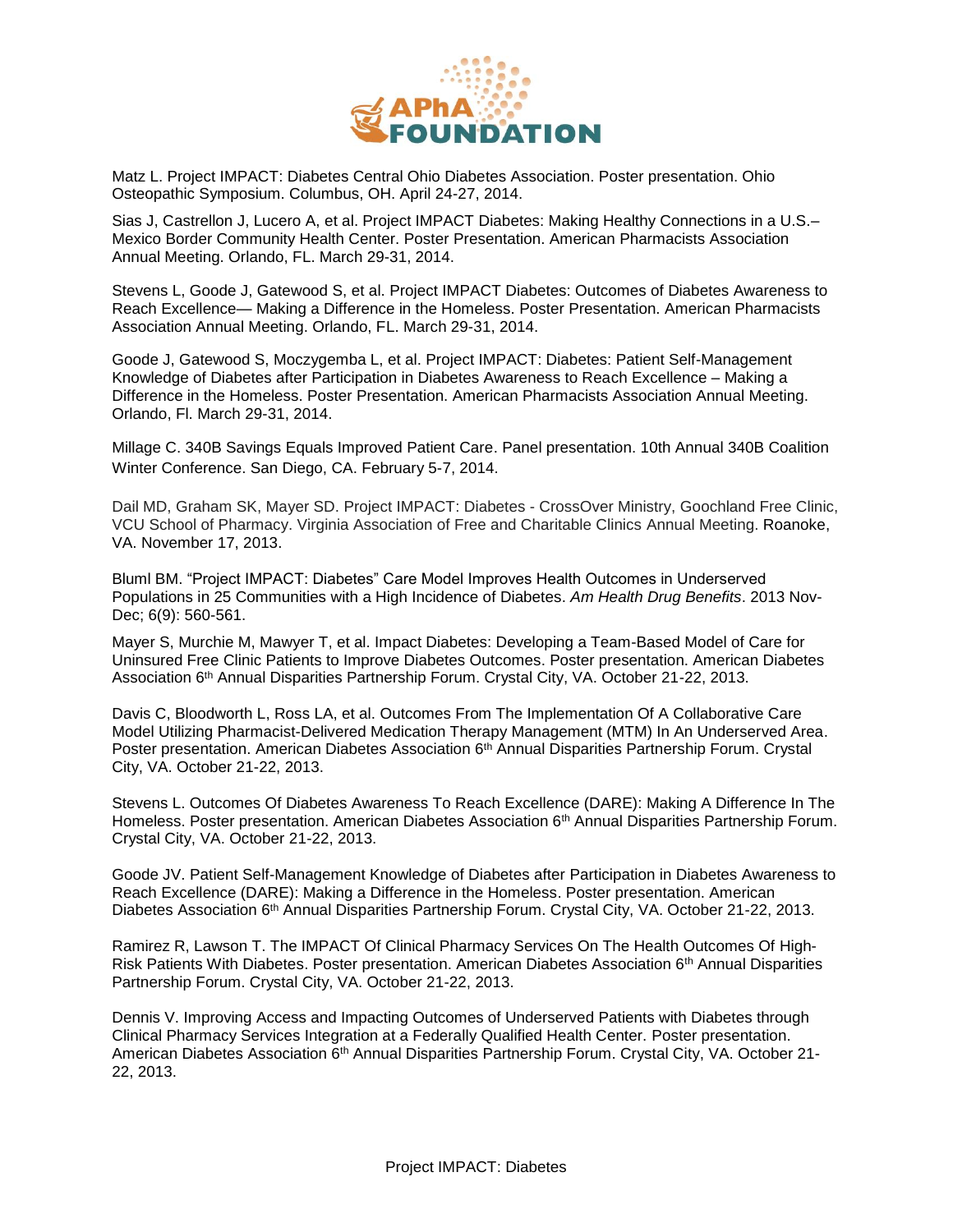

Dugan BD, Fischer K, Hannings A, et al. Improving diabetes care through an interdisciplinary, patientincentivized model in a public health department population: A Project IMPACT: Diabetes community's results. Poster Presentation. American Pharmacists Association Annual Meeting. Los Angeles, CA. March 1-4, 2013.

Farley J, Dennis V, Britton M, et al. Clinical Pharmacy Services Integration into a Federally Qualified Health Center: Impacting Outcomes in Underserved Patients with Diabetes. Poster Presentation. American Pharmacists Association Annual Meeting. Los Angeles, CA. March 1-4, 2013.

Morton K, Sias J. Interdisciplinary Diabetes Education and Management Model in US-Mexico Border Community Health Center: An American Pharmacists Association Foundation Project IMPACT Diabetes Initiative. Poster presentation. American Diabetes Association 5th Annual Disparities Partnership Forum. Washington, DC. October 22-23, 2012.

Beatty S. Multi-Disciplinary Approach to Diabetes in a Patient Centered Medical Home. Poster presentation. American Diabetes Association 5<sup>th</sup> Annual Disparities Partnership Forum. Washington, DC. October 22-23, 2012.

Ramirez R, Lawson T. The IMPACT of the Clinical Pharmacist on the Health and Safety of High-Risk Patients with Diabetes. Poster presentation. American Diabetes Association 5<sup>th</sup> Annual Disparities Partnership Forum. Washington, DC. October 22-23, 2012.

Colayco D. Bringing Diabetes Care to the Patients: Meeting the Health Equity Challenge in Rural Central California. Poster presentation. American Diabetes Association 5th Annual Disparities Partnership Forum. Washington, DC. October 22-23, 2012.

Roberts A. Diabetes Education in the Community/Medical Home through Pharmacist-Led Interventions. Poster presentation. American Diabetes Association 5<sup>th</sup> Annual Disparities Partnership Forum. Washington, DC. October 22-23, 2012.

Davis C. Implementation of a Collaborative Care Model Utilizing Pharmacist-Delivered Medication Therapy Management (MTM) in an Underserved Area. Poster presentation. American Diabetes Association 5th Annual Disparities Partnership Forum. Washington, DC. October 22-23, 2012.

Stevens L, Goode JR. Diabetes Awareness to Reach Excellence: Making a Difference in the Homeless through Innovation and Integration. Podium presentation. National Healthcare for the Homeless Council. Kansas City, MO. May 16, 2012.

Bluml BM, Smith MD. Optimizing the Role of Pharmacists: the APhA Foundation's Project IMPACT Diabetes Model and Beyond. Podium Presentation. Ohio Pharmacists Association. Columbus, OH. April 20, 2012.